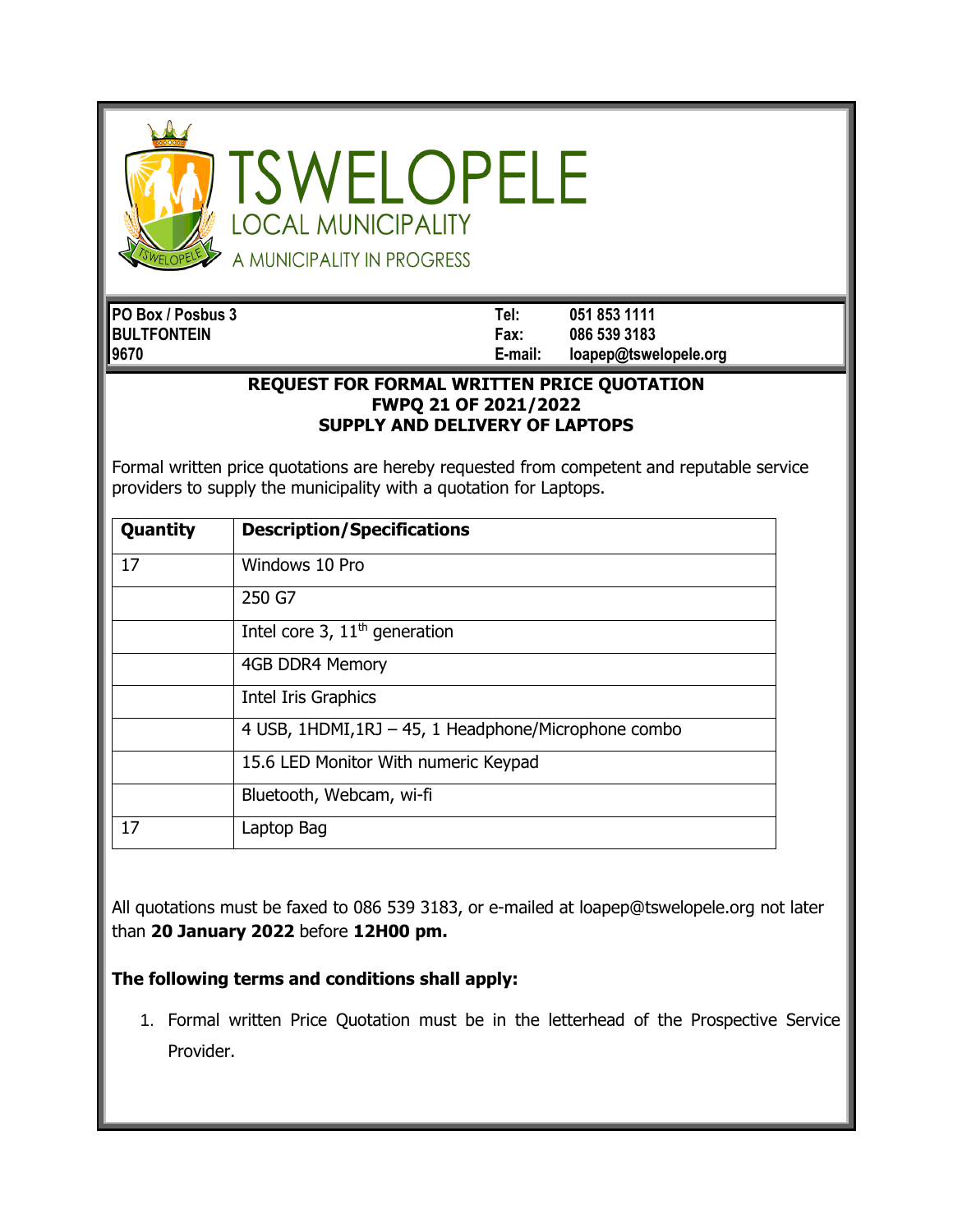- 2. Delivery of the Goods must be made in Bultfontein Head office and delivery cost must be included in the quotation.
- 3. Formal written price quotations will be evaluated in terms of the preferential Procurement Policy Framework Act using (80/20). Allocation will be 80 preference points for price and 20 preference Points for B-BBEE.
- 4. The Relevant MBD 4 forms **must** be completed and submitted with the quotation No which can be downloaded from the municipality's website www. tswelopele.gov.za and it is compulsory.
- 5. Bidders **must** submit a Valid Tax Clearance Certificate or SARS Pin, no Quotation may be awarded to any tenderer/bidder whose tax matters have not been declared by SARS to be in order.
- 6. Bidders are required to, together with their quotations submit a copy of a valid **B-BBEE certificate** to substantiate their B-BBEE rating claims. Exempted Micro Enterprise must submit a certificate issued by registered auditors or accounting officers with a practice number.
- 7. Suppliers should be registered with Centralised Suppliers Database with National treasury, Please provide the MAAA Number for the SCM unit to be able to very your details with each and every request for quotation.
- 8. Prospective suppliers should also note that verification with SARS for tax status, CIPRO for registration of the business and DTI for verification of the Chartered accountant/auditor for BBBEE will be done with each and every quotation requested/received.
- 9. Prices on quotations must be valid for 30 (thirty) days from the closing date.
- 10. No Payment will be made (in Full of Partially) prior to Delivery of such Goods and the municipality has up to 30 days to settle the account after receiving the relevant invoice / statement from the Service Provider / Suppliers.
- 11. Bidders who did not quote on all items and did not specify the brand they are providing that are requested expose their quotation to rejection as it affects the comparison of prices thereon.
- 12. Non-adherence to any of the conditions may lead to your quotation not to be considered.
- 13. Council reserves the right to not make an appointment on an advertised request for quotation.